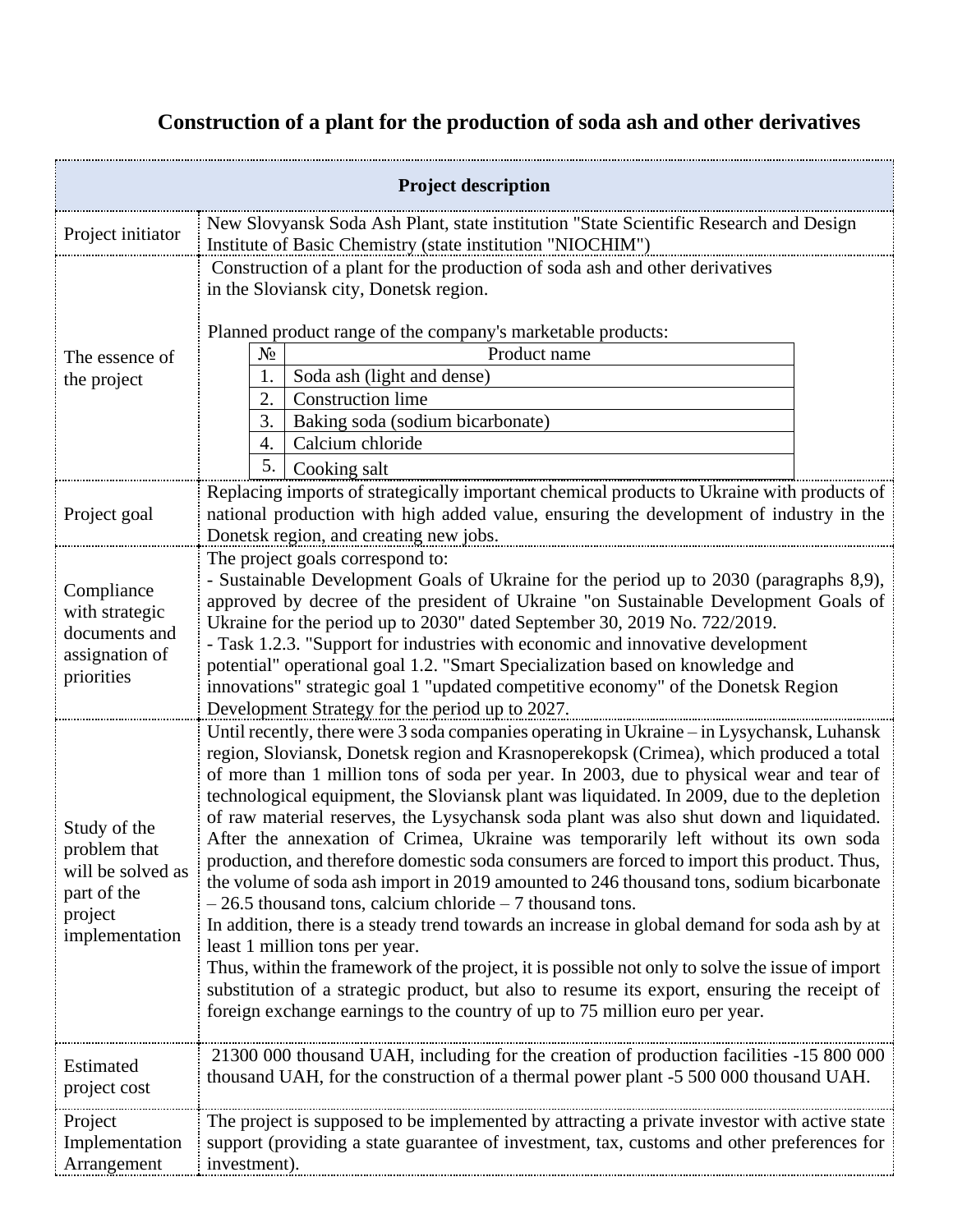|                                                                                                                | Estimated financial figures of the project:                                                                                                                                                                                                                                                                                                                                                                                                                                                                                                                                                                                                                                                                                                       |             |  |  |
|----------------------------------------------------------------------------------------------------------------|---------------------------------------------------------------------------------------------------------------------------------------------------------------------------------------------------------------------------------------------------------------------------------------------------------------------------------------------------------------------------------------------------------------------------------------------------------------------------------------------------------------------------------------------------------------------------------------------------------------------------------------------------------------------------------------------------------------------------------------------------|-------------|--|--|
| Key financial<br>figures of the<br>project<br>implementation                                                   | Name of the figure                                                                                                                                                                                                                                                                                                                                                                                                                                                                                                                                                                                                                                                                                                                                | Value       |  |  |
|                                                                                                                | Net present value of the project (NPV), mln euro                                                                                                                                                                                                                                                                                                                                                                                                                                                                                                                                                                                                                                                                                                  | 813.5       |  |  |
|                                                                                                                | Average annual sales without VAT, mln. euro                                                                                                                                                                                                                                                                                                                                                                                                                                                                                                                                                                                                                                                                                                       | 143.6       |  |  |
|                                                                                                                | EBITDA (average annual), mln euro                                                                                                                                                                                                                                                                                                                                                                                                                                                                                                                                                                                                                                                                                                                 | 69.2        |  |  |
|                                                                                                                | Profitability index (PI)                                                                                                                                                                                                                                                                                                                                                                                                                                                                                                                                                                                                                                                                                                                          | 1.1         |  |  |
|                                                                                                                | Internal rate of return (IRR)                                                                                                                                                                                                                                                                                                                                                                                                                                                                                                                                                                                                                                                                                                                     | 9,6%<br>9.2 |  |  |
|                                                                                                                | Payback period (PP), years                                                                                                                                                                                                                                                                                                                                                                                                                                                                                                                                                                                                                                                                                                                        |             |  |  |
|                                                                                                                |                                                                                                                                                                                                                                                                                                                                                                                                                                                                                                                                                                                                                                                                                                                                                   |             |  |  |
| Project<br>implementation<br>term                                                                              | The project implementation period is 36 months.                                                                                                                                                                                                                                                                                                                                                                                                                                                                                                                                                                                                                                                                                                   |             |  |  |
| Indicative<br>funding sources<br>to finance the<br>project                                                     | Sources of financing for the project include private investment and debt money from<br>financial institutions.                                                                                                                                                                                                                                                                                                                                                                                                                                                                                                                                                                                                                                    |             |  |  |
| Project<br>Implementation<br>Arrangement                                                                       | Feasibility study is being developed                                                                                                                                                                                                                                                                                                                                                                                                                                                                                                                                                                                                                                                                                                              |             |  |  |
| Interested<br>parties and<br>expected result<br>of the project<br>implementation                               | The beneficiaries of the investment project are:<br>- investor by generating income from the products sale;<br>- the state by solving the problem of import dependence of strategically important types of<br>chemical products and obtaining additional foreign exchange earnings to the country;<br>- territorial community of the place of creation of production by creating new jobs (1980)<br>new places), filling the regional budget, solving social problems.                                                                                                                                                                                                                                                                            |             |  |  |
| Characteristics of an object (existing or newly created)                                                       |                                                                                                                                                                                                                                                                                                                                                                                                                                                                                                                                                                                                                                                                                                                                                   |             |  |  |
| Location of the<br>object                                                                                      | The priority site for the construction of enterprises is the territory of the village of<br>Raihorodok in Sloviansk, Donetsk region, undeveloped and free from main engineering<br>networks. The development area is located outside the populated areas of the city to provide<br>the necessary sanitary zone.                                                                                                                                                                                                                                                                                                                                                                                                                                   |             |  |  |
| Description of<br>existing objects<br>or those that are<br>proposed to be<br>created as part<br>of the project | There are no available objects<br>A visualization of the objects that are planned to be created as part of the project is given<br>in Appendix 1.                                                                                                                                                                                                                                                                                                                                                                                                                                                                                                                                                                                                 |             |  |  |
| implementation<br>Form of<br>property                                                                          | The current form of ownership of the land plot is public and private, after the project<br>implementation, the form of ownership of the object will be private.                                                                                                                                                                                                                                                                                                                                                                                                                                                                                                                                                                                   |             |  |  |
| Related<br>infrastructure                                                                                      | Features and advantages of the proposed construction site:<br>the presence and proximity of existing brine fields and chalk quarries and the<br>possibility of their further development (the Raigorodsky brine field is in 8 km, the<br>Raigorodsky chalk quarry is in 2 km). The availability of raw materials for<br>production is 100 years;<br>the possibility of using existing storage devices for soda production waste, which<br>reduces investment in construction (the nearest existing storage device is in 8 km);<br>availability and proximity of a water supply source (distance to the Kazennyi Torets<br>$River - 2 km$ ;<br>availability of transport and engineering infrastructure (distance to road and railway<br>$-2$ km). |             |  |  |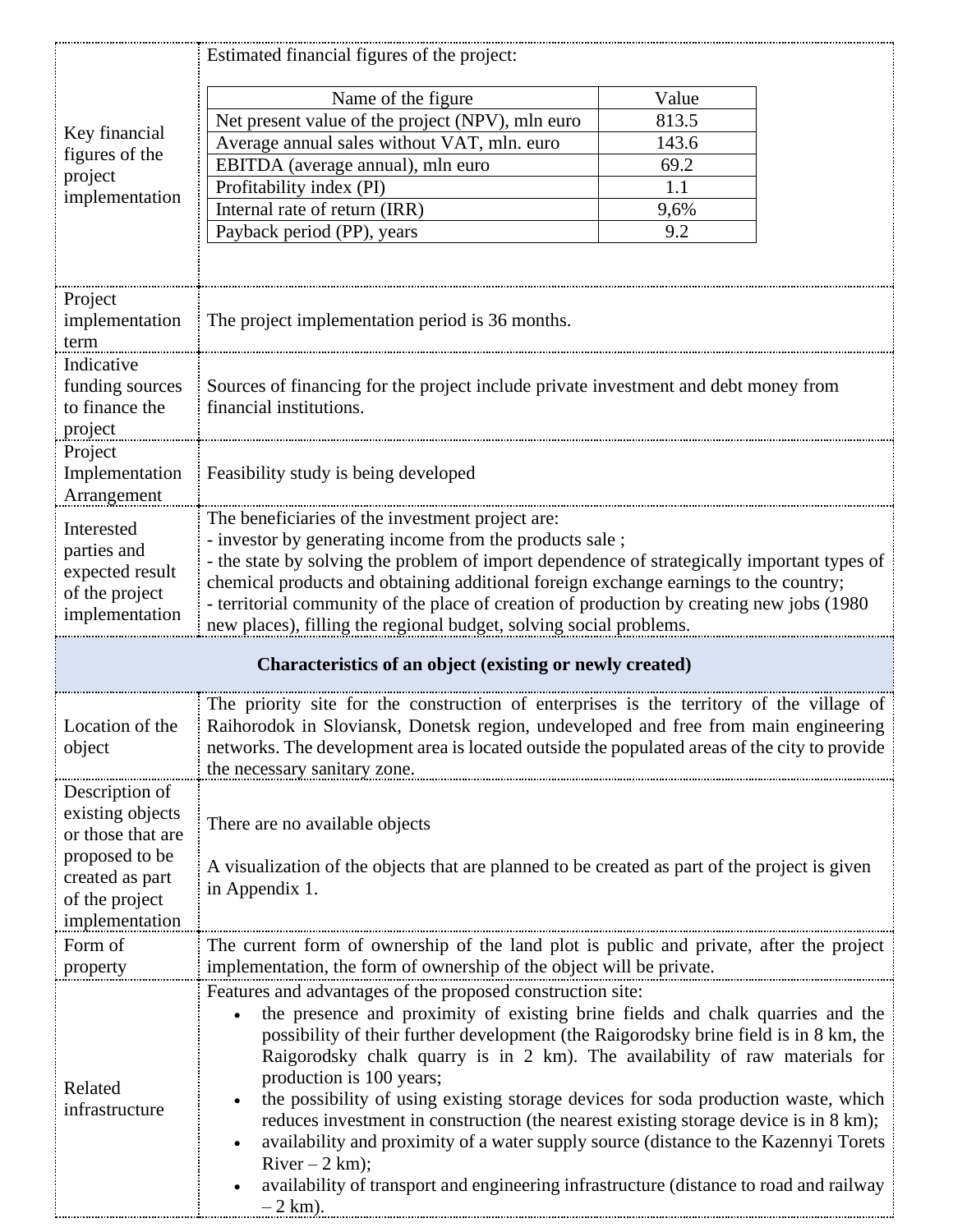| Land area.       | 60 ha                                                                                                                             |
|------------------|-----------------------------------------------------------------------------------------------------------------------------------|
|                  |                                                                                                                                   |
| Land plot status | Managers of the proposed lands are the Donetsk regional state administration, private<br>owners.<br>Intended use: industrial land |
| Levelling of     |                                                                                                                                   |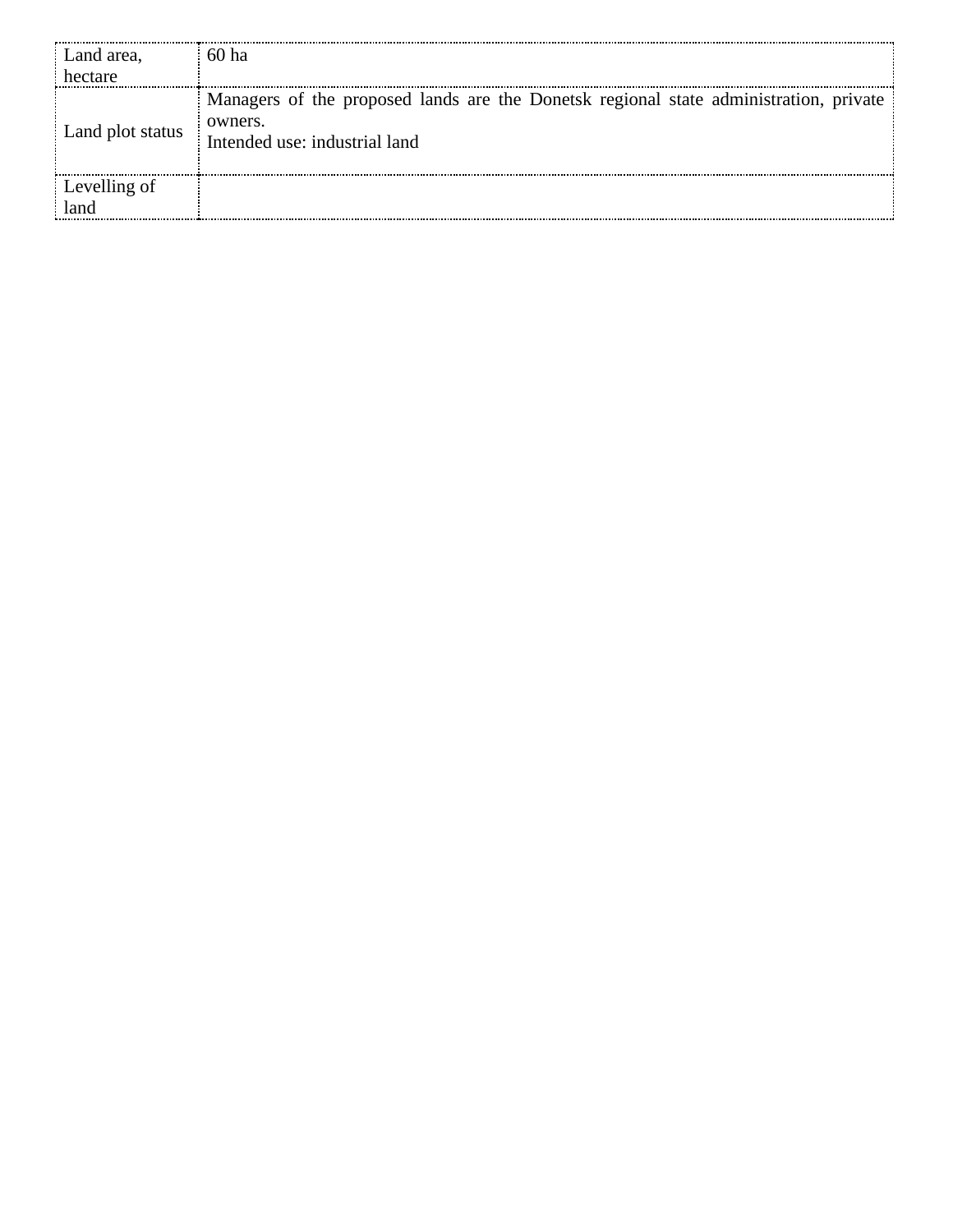

Appendix 1. Visualization of objects

Appendix 2. Placement scheme